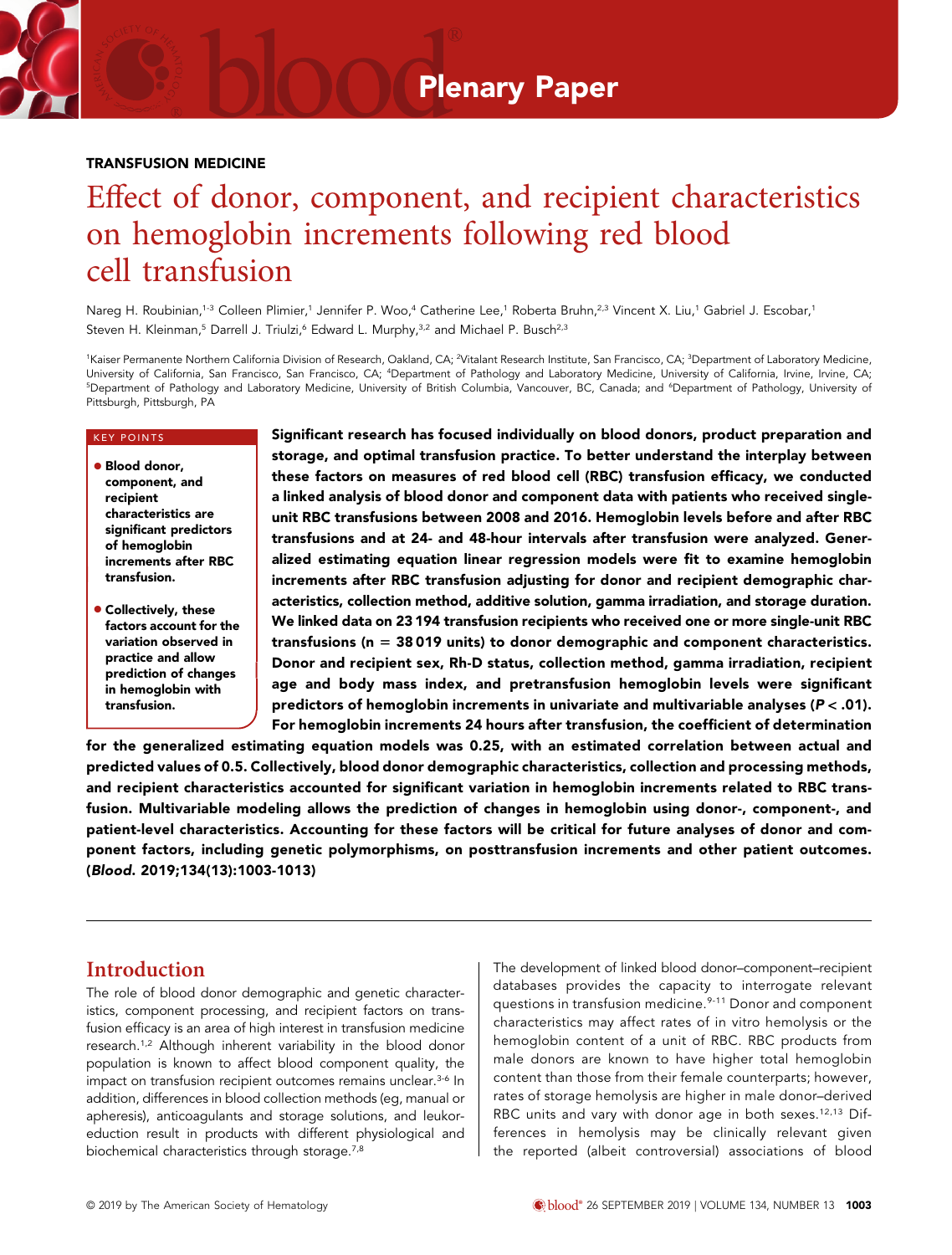donor age and sex with adverse outcomes in transfusion recipients.3,5,6

Blood collection method, component manufacturing methods, and choice of additive solutions have also been shown to affect characteristics of transfused products and may influence product quality.14,15 Both gamma irradiation and prolonged storage duration of RBC components have been associated with increased in vitro and in vivo hemolysis.16-19 In addition, recipient characteristics are relevant to outcomes of RBC transfusion. Circulating blood volumes differ with recipient sex and body mass index (BMI) and play a role in adverse transfusion reactions.20-22 A transfusion recipient's inflammatory state is also known to be critical in the pathogenesis of transfusion-related acute lung injury and sickle cell disease, and recipient comorbidities have been associated with RBC alloimmunization.23,24

The advent of precision medicine seeks to tailor health care delivery to achieve maximum benefit based on an understanding of the factors that contribute to health and disease at individual and population levels.25 One measure of transfusion efficacy is the hemoglobin increment after transfusion of each packed RBC unit. The common and historical assumption among clinicians is that transfusion of a single RBC unit results in a 1-g/dL increase in hemoglobin levels.26 However, there are few data examining the relative contribution of donor, component collection and manufacturing, and recipient characteristics on outcomes after transfusion. We sought to quantitatively evaluate the role of these factors on hemoglobin increments related to RBC transfusion and hypothesized that collectively they would account for the significant variation seen in clinical practice.

# Materials and methods

#### Study design and setting

This retrospective cohort study was conducted by using electronic health record data from Kaiser Permanente Northern California (KPNC), which serves a population of  $>4$  million patients. All KPNC hospitals and clinics use a common electronic health record (Epic, Verona, WI). The KPNC and University of California, San Francisco, Institutional Review Boards approved this study.

#### Blood donor and component characteristics

Information on blood donors, donations, and processing was obtained from databases of the Vitalant Research Institute, which collected blood at multiple blood centers and supplied blood components to 9 of 21 KPNC facilities. All blood products were leukocyte-depleted by prestorage filtration, and all donors were at least 16 years old. Data collected included donor demographic characteristics (age and sex), RBC collection date and method (whole blood or apheresis), and blood component characteristics (ABO/Rh-status, irradiation status, and additive solution) for each unit collected. In a subset of donations from 1 blood center, details regarding donor smoking status and timing of gamma irradiation were included.

#### Recipient cohort and characteristics

The study included all adult KPNC inpatients and outpatients who received a single RBC unit during one or more transfusion episodes at 9 medical centers from January 1, 2008, to June 30, 2016. Recipient details included age, sex, and BMI, as well as the storage duration, transfusion date and time, and product identification numbers of transfused RBCs. We collected hemoglobin levels measured by the clinical laboratory before and after each RBC transfusion event. To assess the role of patient diagnoses, we grouped diagnosis codes from the ninth and 10th revisions of the International Classification of Diseases by using Health Care Utilization Project ([www.ahrq.gov/data/hcup\)](http://www.ahrq.gov/data/hcup) Clinical Classifications Software categories.

### Outcomes

The primary outcome was the recipient's hemoglobin increment after a single RBC unit transfusion. Changes in hemoglobin levels were calculated as the difference in the proximate pretransfusion hemoglobin levels and posttransfusion hemoglobin levels at time intervals after transfusion. Transfusions were excluded from analyses if there were no pretransfusion or posttransfusion hemoglobin levels in the specific time periods or if the patient received multiple RBC transfusions during a single transfusion episode.

Pretransfusion hemoglobin levels were defined as the proximate hemoglobin level before transfusion; for this analysis, the time from determination of the pretransfusion hemoglobin level to the blood transfusion was limited to  $\leq$ 18 hours. Initial hemoglobin levels within 18 hours after transfusion (Hb<sub>post</sub>) and for 24 hours (Hb<sub>post24</sub>) and 48 hours (Hb<sub>post48</sub>) after the transfusion periods were assessed.  $Hb_{\text{post24}}$  was defined as the posttransfusion hemoglobin level closest to 24 hours after transfusion, within an 18- to 36-hour posttransfusion window, with no intervening transfusion.  $Hb_{\text{post48}}$  was the posttransfusion hemoglobin level closest to 48 hours after transfusion, within a 36- to 60-hour window, with no intervening transfusion.

### Statistical Analysis

Donor, component, and recipient characteristics were linked by using product identification numbers of recipients' transfused RBCs. We then quantitatively evaluated associations between these factors and hemoglobin increments for each transfused RBC unit. We first examined univariate associations between hemoglobin increments and donor sex, age, and Rh status, as well as recipient characteristics, including age, sex, BMI, and pretransfusion hemoglobin levels. Given conflicting findings regarding bleeding risk related to blood type, we analyzed changes in hemoglobin for blood group O vs non-O.27 We also examined hemoglobin increments based on blood collection method (whole blood or apheresis-derived), gamma irradiation, and RBC storage duration. Given the potential for selection bias due to infrequently used storage solutions, we focused analyses on additive solutions 1 and 3 (AS-1 and AS-3, respectively). To account for the possibility of indication bias with receipt of gamma irradiated RBCs, hemoglobin increments were additionally evaluated in patients whose primary diagnoses was related to neoplasm (eg, leukemia, lymphoma, solid tumor, receipt of chemotherapy).

We then examined multivariable associations between all exposures and hemoglobin increments simultaneously. Generalized estimating equations (GEE) were used to account for correlated transfusion events in a given recipient. Models were fit to examine hemoglobin increments after RBC transfusion, adjusting for the aforementioned donor, component, and recipient characteristics. Interactions between individual factors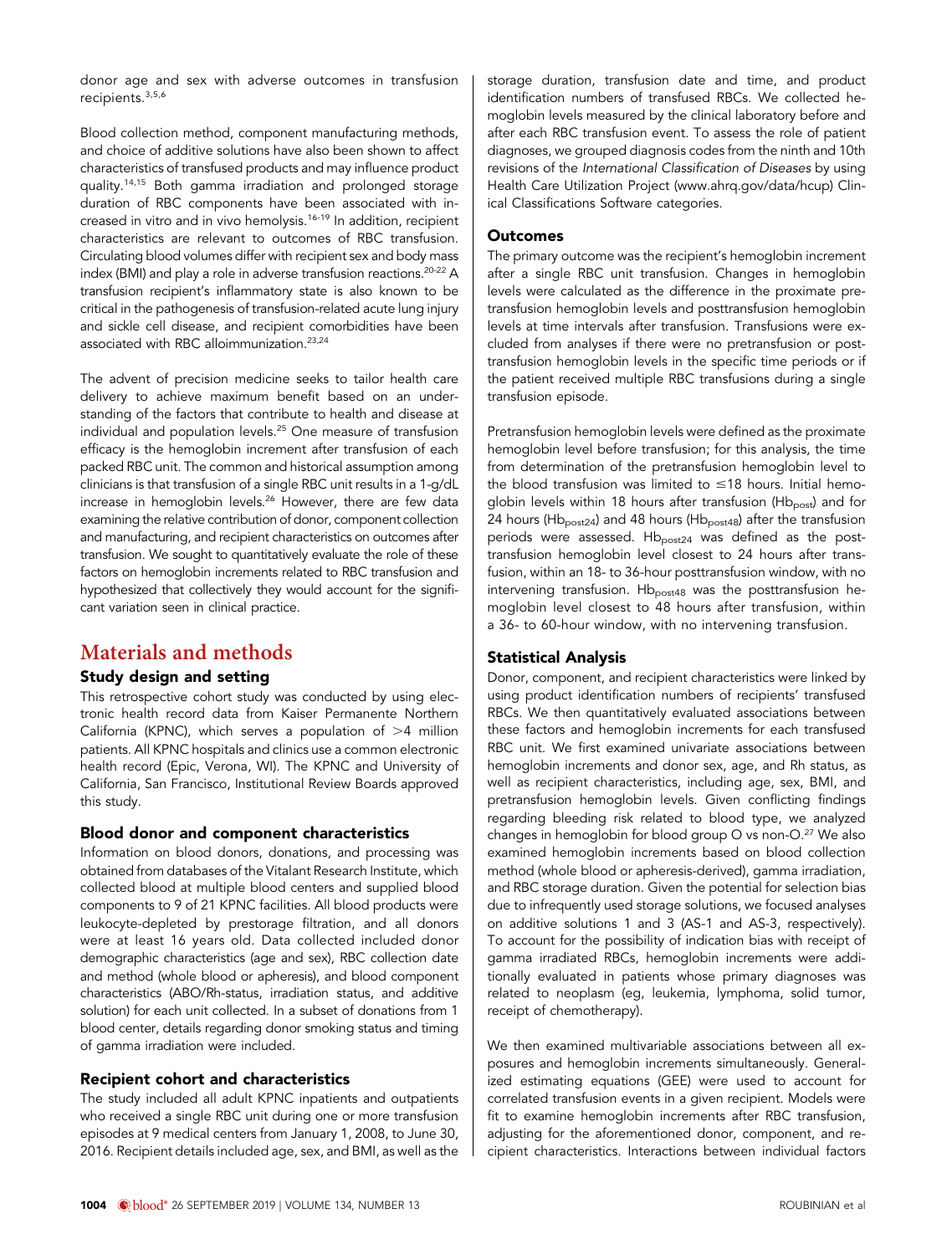

Figure 1. Study flow diagram. Hb, hemoglobin.

were examined to detect the presence of effect modification. Intervals from the time of laboratory testing (pretransfusion and posttransfusion hemoglobin levels) in relation to transfusion time, as well as the year of transfusion, were accounted for. Separate models were fit to examine hemoglobin increments initially after transfusion and for 24- and 48-hour periods after transfusion. We selected the correlation structure with the best model fit based on the quasi-likelihood under the independence model criterion (QIC). As secondary analyses, we fit the aforementioned models for the transfusion episodes available in all 3 posttransfusion time periods (initial, 24-hour, and 48-hour) as well as for inpatient vs outpatient transfusion episodes.

Data are presented as counts and percentages, means with standard deviations (SDs), or medians and interquartile ranges (IQRs). Accordingly,  $\chi^2$  tests for equal proportion, Student t tests, or Wilcoxon rank sum tests were used to test differences. Regression results were reported as coefficients with 95% confidence intervals representing the mean hemoglobin increment after RBC transfusion for that variable. To assess model fit, we calculated the coefficient of determination  $(R^2)$  for GEE models and assessed calibration by using plots of predicted vs actual hemoglobin increments and corresponding correlation.<sup>28</sup> Twosided  $P$  values <.05 were considered to be statistically significant. Statistical analyses were performed by using Stata version 14.1 (StataCorp, College Station, TX), R version 3.4.1 (R Foundation for Statistical Computing, Vienna, Austria), and SAS version 9.4 (SAS Institute, Inc., Cary, NC).

## **Results**

We identified 139 433 patients who received 708 256 RBC transfusions at KPNC facilities from 2008 to 2016 (Figure 1). Blood donor demographic data were available for 9 of 21 medical centers and were linked to 63 162 recipients who received 268 017 RBC transfusions. Among the linked donor– recipient transfusions, hemoglobin data before and after transfusion were available for 151 060 transfusion episodes, and 55 312 of these 151 060 transfusion episodes represented a single RBC unit transfusion. Single-unit transfusion episodes were further limited to those with hemoglobin determinations within 18 hours before transfusion and 60 hours after transfusion, resulting in 38 019 informative transfusion episodes occurring in inpatient (n = 29 045) and outpatient (n = 8974) settings.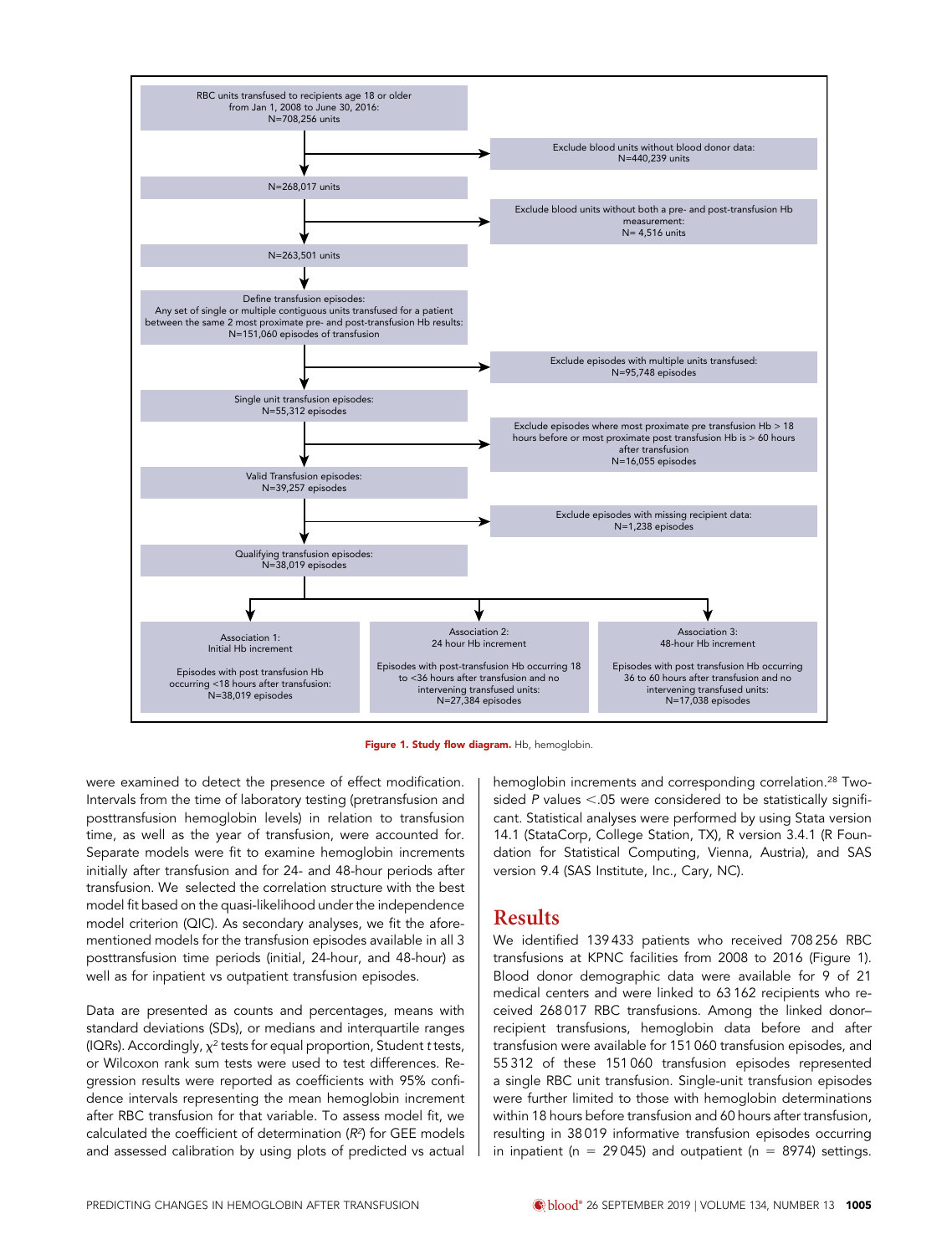|  |  |  |  | Table 1. Donor, component, and recipient characteristics |
|--|--|--|--|----------------------------------------------------------|
|--|--|--|--|----------------------------------------------------------|

| No. of informative transfusion episodes                             | 38019            |
|---------------------------------------------------------------------|------------------|
| <b>Blood donor characteristics</b>                                  |                  |
| Male sex, %                                                         | 57.3             |
| Age, median (IQR), y                                                | 47 (29-58)       |
| $(+)$ Rh status, %                                                  | 81.7             |
| ABO status, %                                                       |                  |
| A                                                                   | 36.9             |
| <sub>R</sub>                                                        | 1.9              |
| AB                                                                  | 12.3             |
| $\Omega$                                                            | 48.9             |
|                                                                     |                  |
| <b>Blood component characteristics</b>                              |                  |
| Gamma irradiated, %                                                 | 6.5              |
| RBC storage duration, median (IQR), d                               | 26 (20-32)       |
| Apheresis-derived, %                                                | 21.4             |
| Storage solution, %                                                 |                  |
| $AS-1$                                                              | 23.9             |
| $AS-3$                                                              | 70.6             |
| <b>CPDA</b>                                                         | 4.2              |
| $AS-5$                                                              | 1.3              |
| <b>Transfusion recipient characteristics</b>                        |                  |
| Male sex, %                                                         | 49.9             |
| Age, median (IQR), y                                                | 72 (61-81)       |
| BMI, median (IQR), kg/m <sup>2</sup>                                | 26.3 (23.0-31.0) |
| $(+)$ Rh status, %                                                  | 87.9             |
| ABO status, %                                                       |                  |
| А                                                                   | 36.8             |
| B                                                                   | 3.8              |
| AB                                                                  | 13.7             |
| $\Omega$                                                            | 45.7             |
| Pretransfusion Hb, mean SD, g/dL                                    | 8.00 (0.88)      |
| Posttransfusion Hb, mean SD, g/dL                                   | 9.04(1.15)       |
| Time between pretransfusion Hb and                                  | $5.0(2.6-8.5)$   |
| transfusion, median (IQR), h                                        |                  |
| Time between transfusion and<br>posttransfusion Hb, median (IQR), h | $5.8(3.7-11.4)$  |

CPDA, citrate-phosphate-dextrose-adenine.

Hemoglobin levels within the initial posttransfusion, 24-hour, and 48-hour periods occurred without additional interval transfusions in 38 019, 27 384, and 17 038 episodes, respectively.

For the 38 019 informative transfusion episodes, the median blood donor age was 47 years (IQR, 29-58 years), and 57.3% of transfused RBC units were from male donors (Table 1). Median transfusion recipient age was 72 years (IQR, 61-81 years), and 49.9% were male. Overall, 21.4% of all transfused RBC units were derived from apheresis collections, 70.6% were stored in AS-3, 6.5% underwent gamma irradiation, and the median storage duration was 26 days (IQR, 20-32 days). These characteristics were similar for recipients for whom 24- and 48-hour hemoglobin levels were available (supplemental Table 1, available on the Blood Web site). Recipient demographic characteristics were also similar for episodes in which donor data were not available and for recipients of multiple unit RBC transfusion episodes not included in the analysis (supplemental Table 2).

The mean  $\pm$  SD pretransfusion hemoglobin level was 8.00  $\pm$ 0.88 g/dL and was measured 5 hours (IQR, 2.6-8.5 hours) before transfusion. The initial posttransfusion hemoglobin level was measured 5.8 hours (IQR, 3.7-11.4 hours) after transfusion, and the median times from transfusion to  $Hb_{\text{post24}}$  and  $Hb_{\text{post48}}$ were 23.7 hours (IQR, 20.4-28.9 hours) and 43.7 hours (IQR, 40.0-50.5 hours), respectively.

For the initial posttransfusion period (Table 2), the hemoglobin increment was  $1.04 \pm 0.89$  g/dL. Larger hemoglobin increments were seen in recipients of RBC units from male donors (mean  $\pm$  SD, 1.08  $\pm$  0.87 g/dL) compared with female donors (1.01  $\pm$  0.89 g/dL; P < .001). Hemoglobin increments were also larger in recipients of whole blood–derived RBC units (1.07  $\pm$ 0.88 g/dL) compared with apheresis-derived RBC units (0.97  $\pm$ 0.87 g/dL;  $P < .001$ ). Similar findings were observed for Hb $_{\text{post24}}$ and Hb<sub>post48</sub> posttransfusion periods (supplemental Table 3). Hemoglobin increments were reduced for transfusion of RBC units from donors aged >70 years compared with all other donors at 24- and 48-hour posttransfusion periods ( $P = .017$  and .015, respectively) (supplemental Table 4). Positive donor or recipient Rh-D status was associated with larger hemoglobin increments compared with negative Rh-D status ( $P < .001$ ).

There were no significant differences in hemoglobin increments related to RBC storage duration in univariable comparisons (Table 2; supplemental Table 3). Recipients of irradiated RBC units vs unirradiated RBC units had smaller hemoglobin increments (0.98 vs 1.06;  $P < .001$ ), and these differences did not vary according to RBC storage duration or time from gamma irradiation (supplemental Tables 5 and 6). Hemoglobin increments were reduced for recipients of irradiated units with and without oncologic diagnoses (Table 3).

Female transfusion recipients and patients with lower BMI had larger hemoglobin increments compared with male and overweight or obese individuals (Table 2). Hemoglobin increments were inversely proportional to hemoglobin levels, with larger increments associated with progressive degrees of pretransfusion anemia. The effects of individual donor, component, and recipient characteristics seemed to be additive, with the lowest increments observed in male recipients of irradiated or apheresis-derived units from female donors (Tables 4 and 5). Lastly, hemoglobin increments did not vary significantly according to donor smoking status (supplemental Table 7).

Table 6 shows regression estimates from the multivariate model for the initial posttransfusion period, accounting for correlated transfusion events. Regression coefficients estimate the mean hemoglobin increment after transfusion for each level change (for categorical variables) or unit increase (for continuous variables) of each predictor. The aforementioned univariate findings of donor, component, and recipient characteristics remained significantly associated with changes in hemoglobin levels for the initial posttransfusion period as well as within the 24- and 48-hour windows (supplemental Table 8). In addition, hemoglobin increments were smaller for components stored in AS-3 vs AS-1 (-0.05 g/dL;  $P = .01$ ). Donor age and RBC storage duration were not significant predictors initially after transfusion, but donor age  $>70$  years and storage duration  $>35$  days exhibited small but statistically significant associations with decreased hemoglobin increments at 24- and 48-hour periods after transfusion (all,  $P < .05$ ).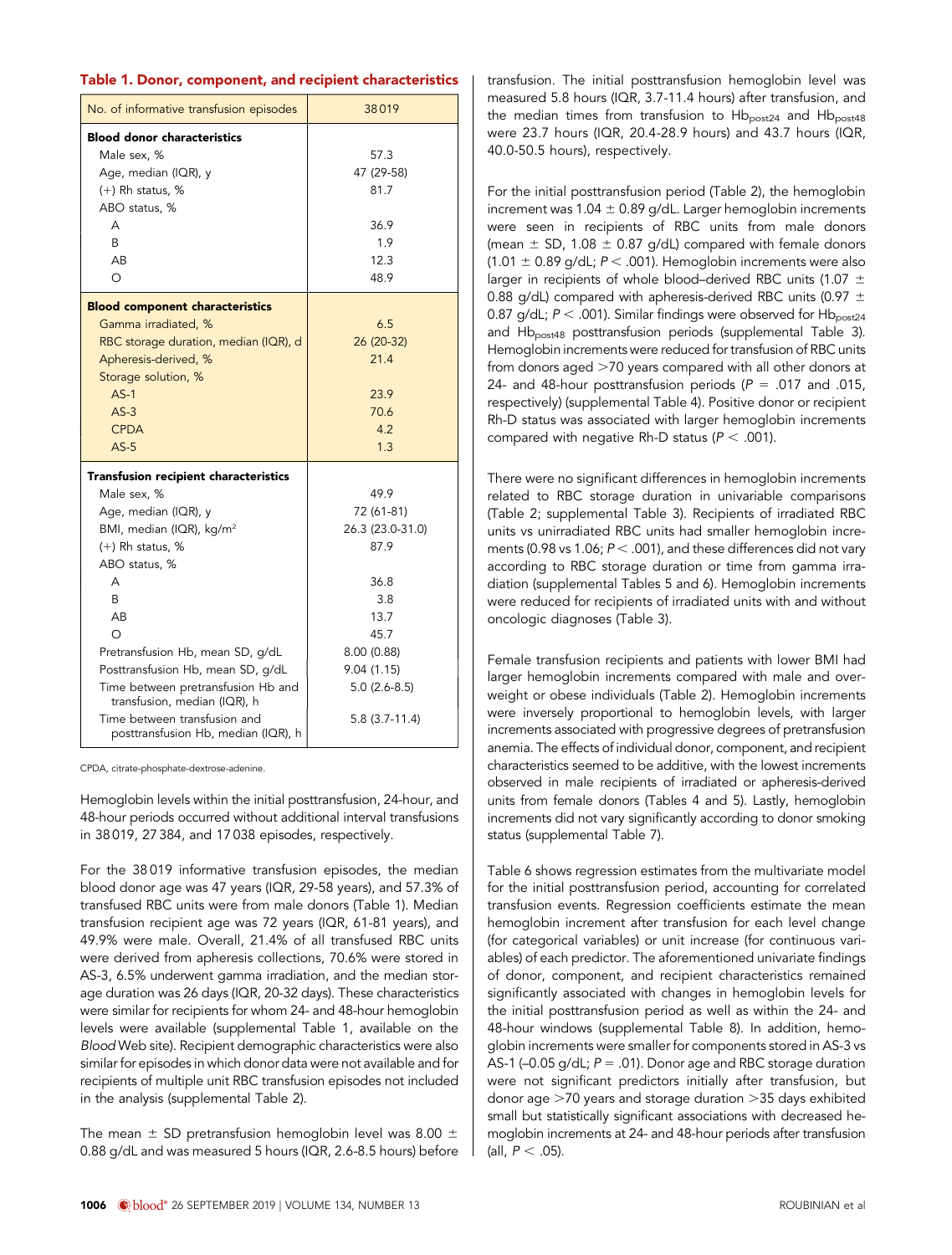| Table 2. Univariate changes in Hb levels after transfusion |  |  |
|------------------------------------------------------------|--|--|
| $(N = 38019)$                                              |  |  |

| <b>Variable</b>                                                                 | Hb increment,<br>g/dL                                 | р×       |
|---------------------------------------------------------------------------------|-------------------------------------------------------|----------|
| Overall change in Hb level                                                      | $1.04 \pm 0.89$                                       |          |
| <b>Blood donor characteristic</b><br>Donor sex<br>Male<br>Female                | $1.08 \pm 0.87$<br>$1.01 \pm 0.89$                    | < 0.001  |
| Donor age<br>$<$ 20 $y$<br>20-44 y                                              | $1.05 \pm 0.89$<br>$1.04 \pm 0.89$                    | .43      |
| 45-70 y<br>>70y<br>Donor Rh status<br>Negative                                  | $1.05 \pm 0.88$<br>$1.02 \pm 0.84$<br>$1.01 \pm 0.89$ | < .001   |
| Positive<br>Donor ABO blood groupt<br>Ω<br>Non-O                                | $1.06 \pm 0.87$<br>$1.04 \pm 0.90$<br>$1.06 \pm 0.89$ | .14      |
| <b>Blood component characteristic</b><br>Collection method<br>Apheresis-derived | $0.97 \pm 0.87$                                       | < .001   |
| Whole blood<br>Storage duration‡<br>$1-21$ d                                    | $1.07 \pm 0.88$<br>$1.04 \pm 0.89$                    | .09      |
| 22-28 d<br>29-35 d<br>36-42 d<br>RBC solution, %                                | $1.05 \pm 0.90$<br>$1.06 \pm 0.86$<br>$1.05 \pm 0.84$ | .80      |
| $AS-1$<br>$AS-3$<br>Gamma irradiation                                           | $1.04 \pm 0.89$<br>$1.05 \pm 0.87$                    | < .001   |
| Yes<br><b>No</b>                                                                | $0.98 \pm 0.81$<br>$1.06 \pm 0.88$                    |          |
| Transfusion recipient characteristic                                            |                                                       | < .0001  |
| Recipient sex<br>Male<br>Female                                                 | $0.91 \pm 0.83$<br>$1.19 \pm 0.91$                    |          |
| Recipient age<br>$18-55y$<br>56-69 y<br>70-80 y                                 | $0.96 \pm 0.92$<br>$0.98 \pm 0.87$<br>$1.05 \pm 0.86$ | < .0001  |
| >80y<br>Recipient BMI<br>Underweight                                            | $1.16 \pm 0.87$<br>$1.44 \pm 0.96$                    | < .0001  |
| Normal<br>Overweight<br>Obese<br>Recipient Rh status                            | $1.16 \pm 0.92$<br>$1.03 \pm 0.86$<br>$0.89 \pm 0.80$ | < 0.0001 |
| Negative<br>Positive<br>Recipient ABO blood group†                              | $1.00 \pm 0.88$<br>$1.06 \pm 0.88$                    |          |
| O<br>Non-O                                                                      | $1.04 \pm 0.89$<br>$1.05 \pm 0.86$                    |          |

#### Table 2. (continued)

| Variable                | Hb increment,<br>q/dL | р×       |
|-------------------------|-----------------------|----------|
| Pretransfusion Hb level |                       | < 0.0001 |
| $<$ 7 g/dL              | $1.26 \pm 0.95$       |          |
| 7-8 g/dL                | $1.11 \pm 0.82$       |          |
| $>8$ g/dL               | $0.96 \pm 0.89$       |          |

\*P values correspond to Student t tests.

†Non-O blood group includes A, B, and AB blood types.

‡ Increments for other storage solutions included in supplemental Table 3.

The estimated coefficients of determination  $(R^2)$  for the GEE multivariate models were 0.18, 0.25, and 0.28 for the initial, 24-hour, and 48-hour posttransfusion increments, respectively.<sup>28</sup> Estimated correlations between the predicted and actual hemoglobin increments were 0.43, 0.50, and 0.53 for the initial, 24-hour, and 48-hour increments. In the secondary analyses restricted to the 17 038 episodes available for all 3 posttransfusion time periods and between inpatient and outpatient transfusion episodes, results were comparable to the main analyses (supplemental Tables 9 and 10). Regression coefficients from a simplified GEE model were used to estimate the initial posttransfusion hemoglobin increment representing the spectrum of combinations of donor, component, and recipient characteristics for a pretransfusion hemoglobin level of 7 g/dL (Table 7).

## Discussion

In this retrospective cohort study, the effects of blood donor, component, and recipient factors on hemoglobin increments after RBC transfusion were evaluated as a measure of transfusion efficacy. Overall, transfusion of a single unit of RBC resulted in an expected increase of 1 g/dL. However, combinations of donor, component, and recipient characteristics were responsible for a substantial proportion of the variation observed clinically. In addition to affirming clinically plausible recipient factors, this study provides relevant clinical practice data identifying measurable differences in hemoglobin increments related to donor sex, collection method, storage solution, and gamma irradiation of RBC. Collectively, these donor, component, and recipient factors could be used to estimate expected changes in hemoglobin levels after RBC transfusion.

Although not previously shown, findings of larger hemoglobin increments from transfusion of male-derived RBC units are not unexpected, given the higher RBC mass and content in 500-mL whole blood collections from male donors. However, in vitro studies have shown that RBCs from male donors and those exposed to testosterone exhibit increased susceptibility to spontaneous and stress-induced hemolysis after storage compared with female RBCs or exposure to female hormones.<sup>13</sup> Detection of in vivo hemolysis of male-derived donor RBCs (as reflected by hemoglobin increment) may be masked by the higher hemoglobin content of these collections. RBC recovery and survival studies (with chromium-51 or biotin labeling) would obviate the need for future investigations to normalize for the hemoglobin dose of each RBC unit when assessing the impact of in vitro (during storage) and in vivo hemolysis.<sup>29,30</sup>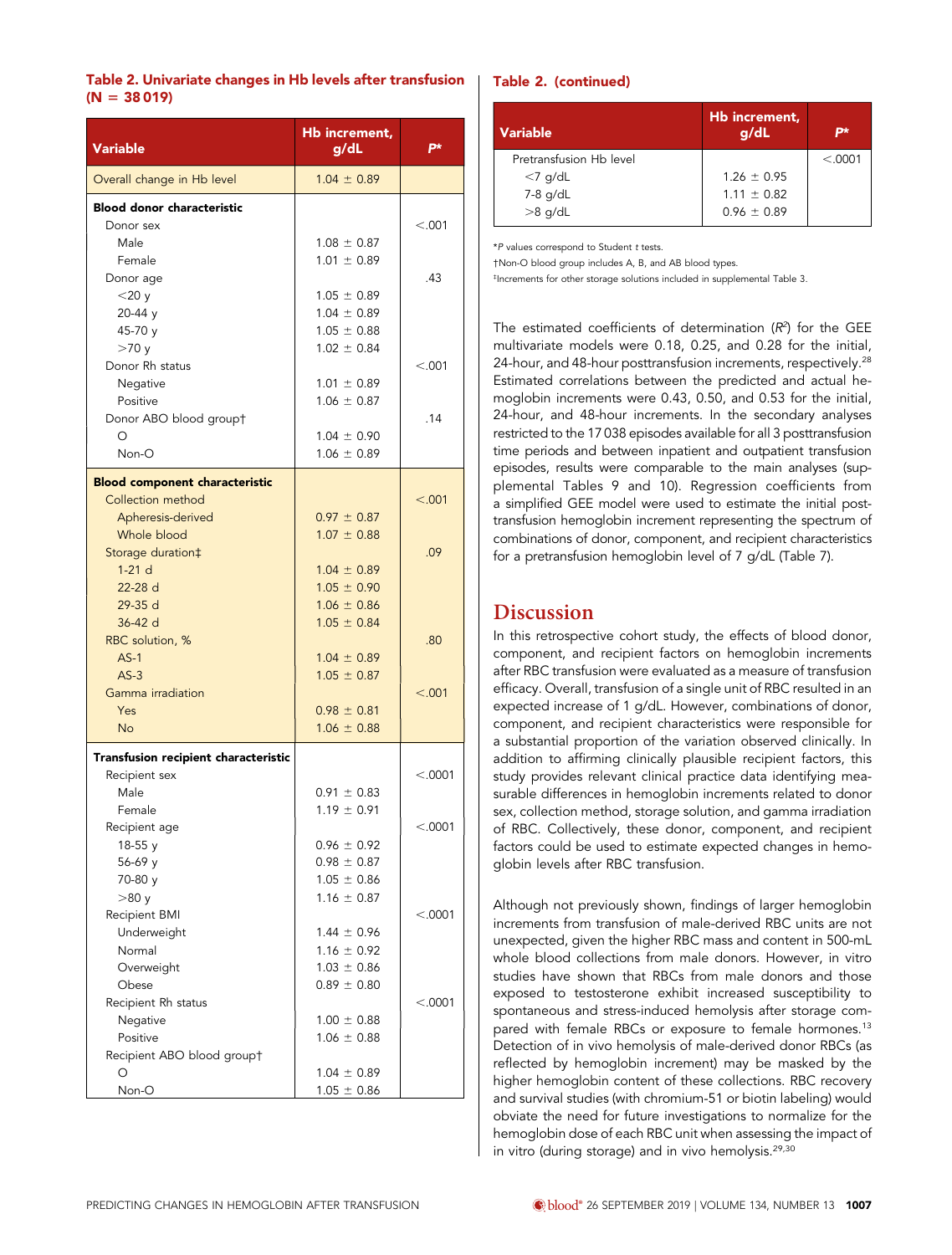|  |  |  | Table 3. Hb increments in relation to oncologic Dx and gamma irradiation status |
|--|--|--|---------------------------------------------------------------------------------|
|--|--|--|---------------------------------------------------------------------------------|

|                                                                | Initial Hb increment, g/dL*             |                                         | 24-h Hb increment, g/dL*                |                                         |
|----------------------------------------------------------------|-----------------------------------------|-----------------------------------------|-----------------------------------------|-----------------------------------------|
| Variable                                                       | <b>Nononcologic Dx</b><br>$(n = 34516)$ | <b>Oncologic Dx</b><br>$(n = 3503)$     | <b>Nononcologic Dx</b><br>$(n = 24697)$ | <b>Oncologic Dx</b><br>$(n = 2687)$     |
| <b>Unirradiated</b><br>Pre-Tx Hb<br>Post-Tx Hb<br>Hb increment | 8.03(0.87)<br>9.08(1.14)<br>1.06(0.88)  | 7.96(0.89)<br>9.01(1.24)<br>1.06(0.96)  | 8.05(0.82)<br>9.09(1.18)<br>1.04(0.90)  | 7.96(0.80)<br>8.99(1.14)<br>1.03(0.92)  |
| Irradiated<br>Pre-Tx Hb<br>Post-Tx Hb<br>Hb increment          | 7.78 (0.84)<br>8.74(1.13)<br>1.00(0.81) | 7.64(0.73)<br>8.53 (1.09)<br>0.92(0.87) | 7.77(0.84)<br>8.75(1.16)<br>0.98(0.90)  | 7.62(0.73)<br>8.44 (0.99)<br>0.82(0.82) |

All presented data are mean  $\pm$  SD.

Dx, diagnosis; Tx, transfusion.

\*Pretransfusion Hb levels within 18 hours of Tx, and Hb increments within 18-hour period after Tx for the initial period and between the 18- and 36-hour period after Tx for 24-hour increment. Tx recipients of gamma irradiated RBCs compared with unirradiated RBCs had smaller Hb increments in patients with and without an oncologic Dx. All P values ,.001 by Student t tests.

In parallel with donor sex, donor age is a characteristic that may have implications for transfusion outcomes.<sup>3,31</sup> We found smaller hemoglobin increments for the RBC units transfused from the oldest group of donors. In older individuals, an inadequate rise in erythropoietin to compensate for aging marrow cells or loss of hematopoietic stem cell reserve may affect the red cell.<sup>32-34</sup> In addition, frequent blood donation has been associated with iron deficiency or iron-deficient erythropoiesis in older blood donors.35 Iron status in donors varies with age according to sex due to menstruation and pregnancy, and donor iron deficiency has been shown to affect posttransfusion recovery of RBCs in murine studies.36 Although measurable, differences related to donor age did not seem to have a clinically relevant effect on hemoglobin increments. Additional studies are needed to examine the relation between donor age, donation frequency, and storage duration on additional recipient outcomes.

Blood component manufacturing methods have been shown to influence in vitro characteristics of RBC products during storage, including hemoglobin content, biochemical properties, and rates of in vitro storage hemolysis.37-39 Biochemical and immunomodulatory differences have been observed between units collected from whole blood and apheresis.<sup>8,15</sup> For example, mitochondrial DNA release and extracellular vesicle damageassociated molecular patterns were increased in apheresis compared with whole blood–derived collections.14 We identified smaller hemoglobin increments in apheresis-derived units compared with whole blood–derived RBC collections. Higher RBC content in whole blood collections likely explains the larger hemoglobin increments; however, further investigation is needed to better understand these differences and other outcomes.

In the current cohort, gamma irradiation was associated with smaller hemoglobin increments compared with nonirradiated RBC units. Irradiation has been shown to increase potassium and free hemoglobin in the supernatant of RBC units through disruption of membrane integrity.<sup>16,40</sup> Irradiated RBC units have also been shown to result in decreased recovery of RBCs after transfusion, particularly after longer durations of storage.41,42 In addition, a recent study found that in vitro storage of irradiated RBC units from female subjects had lower levels of hemolysis compared with male-derived RBCs.<sup>43</sup> Based on our understanding of irradiation on in vitro RBC viability, it is relevant to show that gamma irradiation negatively affected hemoglobin increments. Accounting for potential selection bias in the receipt of an irradiated unit, we confirmed this finding in recipients with and without oncologic diagnoses. Interestingly, the effect of irradiation did not seem to be associated with the storage duration of the RBC product or with donor sex. Additional investigations are needed to correlate hemoglobin increments for irradiated units with in vivo measures of RBC hemolysis and other recipient outcomes.

The notion of the "red cell storage lesion" derives from a number of in vitro changes that occur during RBC storage, which may adversely affect RBC quality and function.17 The clinical significance of RBC storage has been studied in a series of randomized controlled trials (RCTs), which have not shown differences in morbidity and mortality outcomes when comparing fresh and stored RBCs.<sup>44-48</sup> The majority of these RCTs have not been powered to study the effect of RBCs stored beyond 35 days; in addition, these clinical trials did not examine associations of RBC storage on other measures of component efficacy.<sup>49,50</sup> Similar to a recent study, we found that RBC storage duration beyond 35 days was associated with reduced hemoglobin increments after transfusion.<sup>51</sup> This finding also parallels that of a prospective study of storage duration of autologous RBC units conducted in healthy volunteers that additionally detected increases in non–transferrin-bound iron and extravascular measures of hemolysis at the end of storage.<sup>18</sup> Pending further RCTs, mechanistic clinical investigations and wellconducted observational studies provide us with the best evidence regarding the effectiveness and safety profile of 35- to 42-day-old RBC products.19,52

Reduced hemoglobin increments after selected RBC transfusion may reflect poor storage of blood components from specific donors with genetic polymorphisms.<sup>53</sup> Genetic mutations associated with hemoglobinopathies, enzymopathies, and membranopathies have been postulated to affect RBC recovery during storage and after transfusion.<sup>54</sup> Recently, the REDS-III RBC-Omics study found that RBCs from donors with Asian and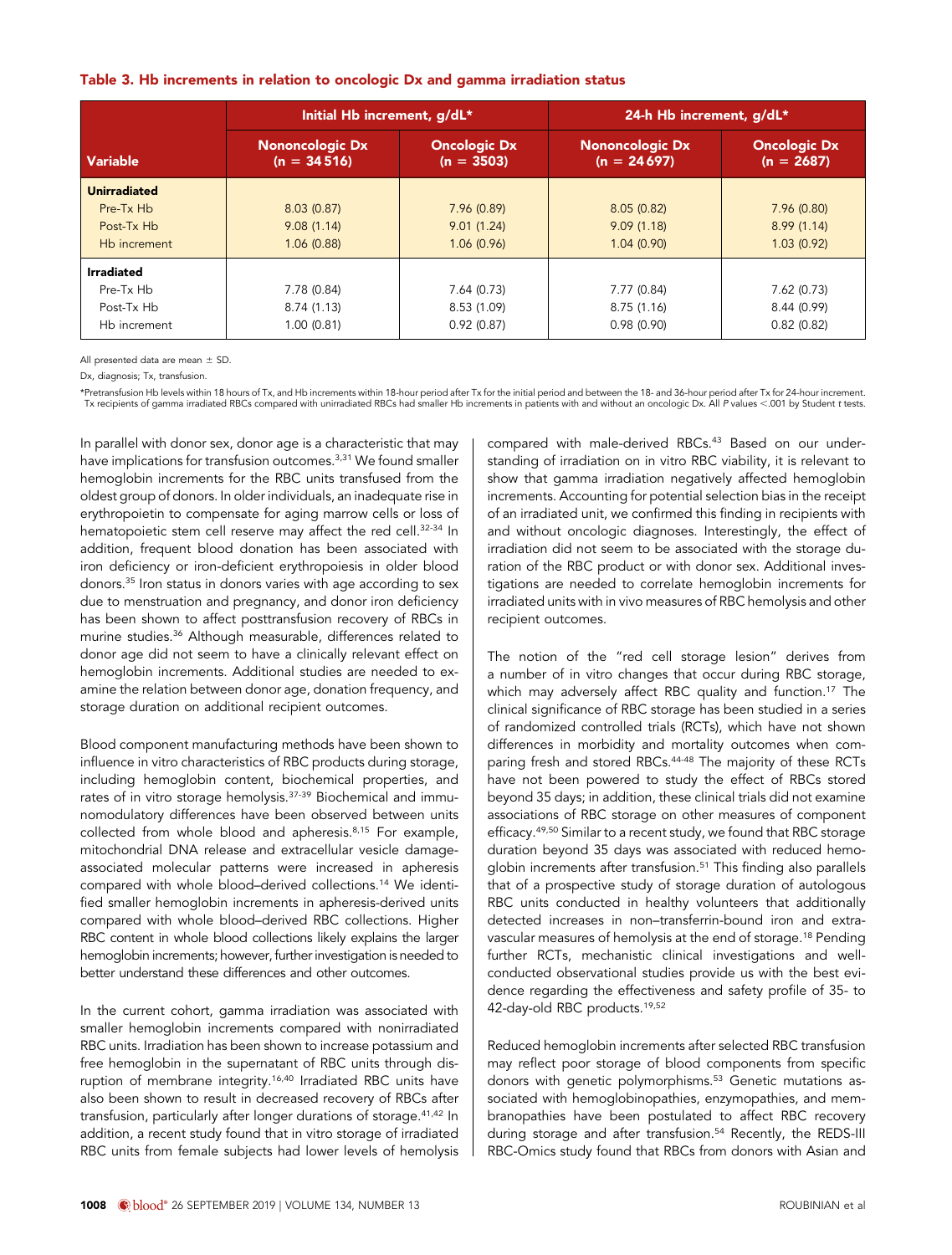| Table 4. Hb increments for donor and recipient sex and gamma irradiation status* |  |  |
|----------------------------------------------------------------------------------|--|--|
|----------------------------------------------------------------------------------|--|--|

|                                                                    | Male blood donor                       |                                          | <b>Female blood donor</b>              |                                         |
|--------------------------------------------------------------------|----------------------------------------|------------------------------------------|----------------------------------------|-----------------------------------------|
| <b>Variable</b>                                                    | Unirradiated ( $n = 20275$ )           | Irradiated ( $n = 1505$ )                | Unirradiated ( $n = 15267$ )           | Irradiated ( $n = 972$ )                |
| <b>Female recipient</b><br>Pre-Tx Hb<br>Post-Tx Hb<br>Hb increment | 8.02(0.88)<br>9.25(1.18)<br>1.23(0.93) | 7.80(0.86)<br>8.99(1.20)<br>1.18(0.96)   | 8.00(0.90)<br>9.14(1.17)<br>1.14(0.89) | 7.79(0.84)<br>8.88(1.18)<br>1.08(0.84)  |
| <b>Male recipient</b><br>Pre-Tx Hb<br>Post-Tx Hb<br>Hb increment   | 8.03(0.86)<br>8.97(1.11)<br>0.93(0.83) | 7.76 (0.83)<br>8.64 (1.08)<br>0.88(0.79) | 8.04(0.88)<br>8.92(1.13)<br>0.88(0.84) | 7.75 (0.85)<br>8.50(1.10)<br>0.74(0.77) |

All presented data are mean  $\pm$  SD. Pretransfusion Hb level within 18 hours of transfusion (Tx) and Hb increments within 18-hour period after Tx. Hb values are given in grams per deciliter.  $*P < .001$  for mean trend in Hb increments across donor, component, and recipient status.

African American ethnic backgrounds were associated with increased susceptibility to hemolysis after prolonged storage.<sup>12</sup> Although the role of individual genetic polymorphisms may be small, combinations of heritable variants in relevant RBC genes in donors may substantially modulate in vitro hemolysis during storage and in vivo efficacy of RBC transfusions.<sup>55</sup> Genome-wide association and metabolomic studies are in progress to further clarify these findings, including analysis of the outcomes of RBC transfusion episodes from the donors we present here.<sup>56,57</sup> Also planned are mechanistic studies to determine if larger hemoglobin increments in Rh-D–positive donors and recipients have a genetic or metabolomic basis or if this finding represents residual confounding.<sup>58</sup> Accounting for donor, component, and recipient factors documented in the current analysis will be critical to future studies examining the contribution of donor genetic polymorphisms on in vivo hemolysis and posttransfusion RBC recovery.

Today, transfusion services are increasingly adopting multidisciplinary patient blood management measures to provide fewer and more effective transfusions to achieve clinical outcomes, including adequate hemostasis. The role of individual recipient factors on hemoglobin increments after RBC transfusion has previously been described.59-61 Increased increments for recipients with lower pretransfusion hemoglobin levels may reflect the relatively larger effect of the same RBC dose  $($ ~89 g of hemoglobin per transfused unit) in patients with acutely reduced red cell mass or circulating blood volumes.<sup>62-64</sup> In this study, the difference in hemoglobin increments in sex-mismatched vs same sex donors and recipients was also striking. Male recipients of female-derived RBCs had significantly smaller increments than female recipients of male-derived units. Future studies should examine the role of hemoglobin increments and need for additional transfusion exposure when evaluating adverse outcomes associated with donor and transfusion recipient sex-mismatch. Furthermore, the variability in hemoglobin increments due to this and other factors (eg, component manufacturing methods) should be considered in the conduct of multicenter clinical trials of RBC transfusions, which frequently use multiple blood suppliers that collect, process, and store components differently.

In the current study, individual donor, component, and recipient characteristics played a small role in hemoglobin increments. However, collectively, they accounted for the significant variation observed in clinical practice and the substantial correlation between actual and predicted outcomes in regression model performance. Dramatically different increments after transfusion for the same pretransfusion hemoglobin level could affect clinical decision-making. For example, a suboptimal hemoglobin increment (eq,  $< 0.8$  g/dL) after transfusion may raise the question of ongoing bleeding or hemolysis, whereas a largerthan-expected increment may be falsely reassuring (Table 7). Prediction of hemoglobin increments using donor, component,

| Table 5. Hb increments for donor and recipient sex and blood collection method* |  |  |
|---------------------------------------------------------------------------------|--|--|
|---------------------------------------------------------------------------------|--|--|

|                         |             | Whole blood collection                                                                        | <b>Apheresis collection</b> |            |
|-------------------------|-------------|-----------------------------------------------------------------------------------------------|-----------------------------|------------|
| <b>Variable</b>         |             | Male donor (n = 14875) Female donor (n = 15025) Male donor (n = 6905) Female donor (n = 1214) |                             |            |
| <b>Female recipient</b> |             |                                                                                               |                             |            |
| Pre-Tx Hb               | 7.97(0.88)  | 7.98(0.89)                                                                                    | 8.04(0.88)                  | 7.92(0.88) |
| Post-Tx Hb              | 9.25(1.18)  | 9.13(1.16)                                                                                    | 9.15(1.15)                  | 8.96(1.12) |
| Hb increment            | 1.29(0.93)  | 1.14(0.89)                                                                                    | 1.10(0.90)                  | 1.04(0.82) |
| Male recipient          |             |                                                                                               |                             |            |
| Pre-Tx Hb               | 7.98 (0.86) | 8.00(0.88)                                                                                    | 8.05(0.86)                  | 8.09(0.88) |
| Post-Tx Hb              | 8.96(1.11)  | 8.88(1.13)                                                                                    | 8.90 (1.10)                 | 8.88(1.18) |
| Hb increment            | 0.97(0.82)  | 0.88(0.83)                                                                                    | 0.85(0.82)                  | 0.79(0.86) |

All presented data are mean ± SD. Pretransfusion Hb level within 18 hours of transfusion (Tx) and Hb increments within 18-hour period after Tx. Hb values are given in grams per deciliter.  $*P < .001$  for mean trend in Hb increments across donor, component, and recipient status.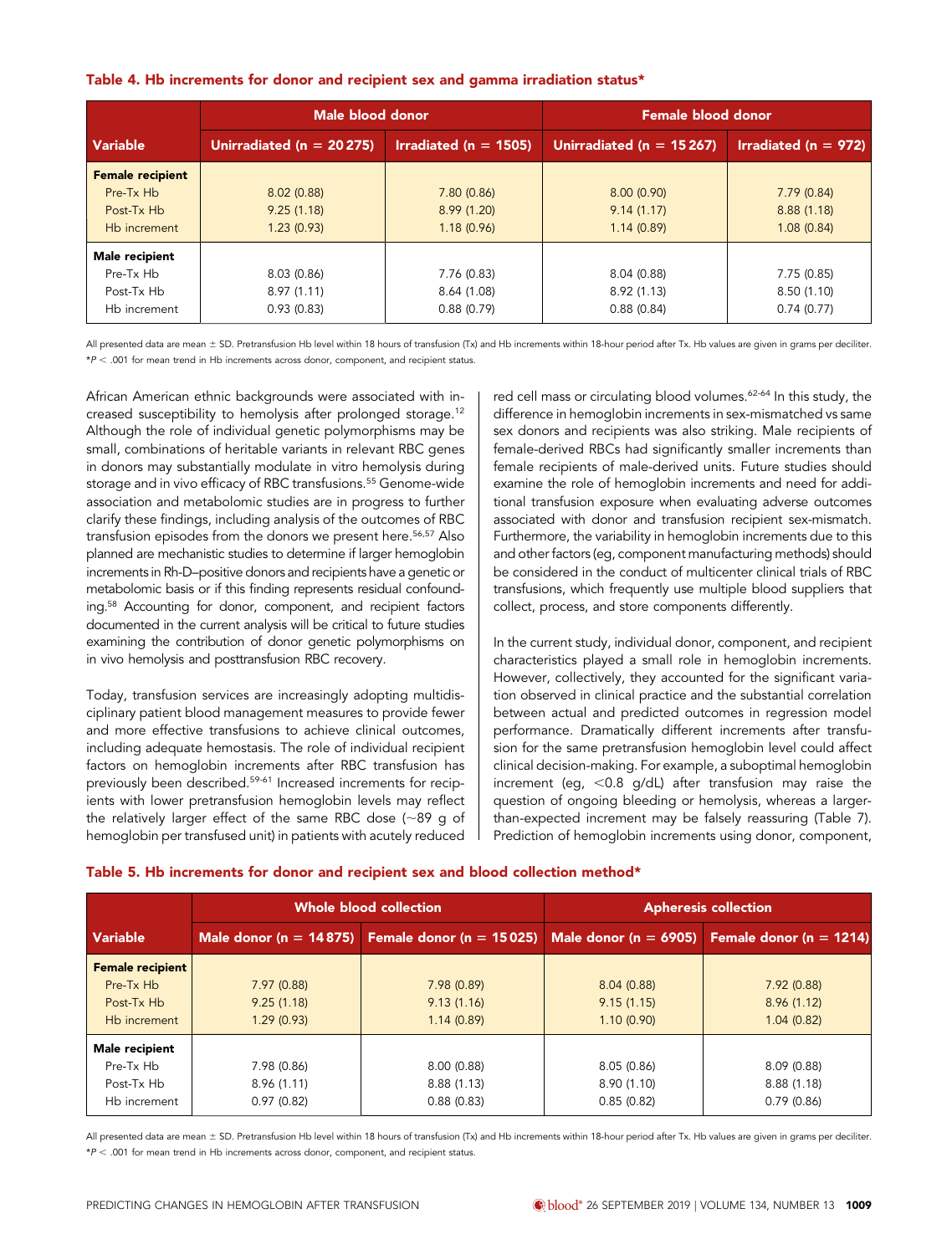#### Table 6. Regression estimates for hemoglobin increment in the initial posttransfusion period (n = 38 019)

| <b>Characteristic</b>                                                   | Change in hemoglobin (95% CI)                                                 | P                 |
|-------------------------------------------------------------------------|-------------------------------------------------------------------------------|-------------------|
| Male donor                                                              | 0.10 (0.08 to 0.12)                                                           | < .01             |
| Donor age (reference, <20 y)<br>20-45<br>45-70<br>>70                   | $0.00$ (-0.03 to 0.03)<br>0.00 (-0.02 to 0.03)<br>$-0.03$ (-0.08 to 0.01)     | .95<br>.81<br>.14 |
| Donor Rh-positive status                                                | $0.00$ (-0.04 to 0.03)                                                        | .86               |
| Donor ABO status (ref: non-O)<br>Blood type O<br>Whole blood collection | $-0.01$ (-0.07 to 0.04)<br>0.16 (0.13 to 0.18)                                | .65<br>< 0.001    |
| Storage duration (ref: 1-21 d)<br>$22 - 28$<br>29-35<br>$36 - 42$       | $-0.00$ (-0.03 to 0.03)<br>$-0.00$ (-0.02 to 0.01)<br>$-0.02$ (-0.04 to 0.01) | .41<br>.73<br>.27 |
| RBC additive solution (reference, AS-1)*<br>$AS-3$                      | $-0.07$ (-0.12 to $-0.02$ )                                                   | .01               |
| Gamma irradiation                                                       | $-0.06$ (-0.10 to $-0.02$ )                                                   | .002              |
| Female recipient                                                        | 0.28 (0.26 to 0.29)                                                           | < 0.001           |
| Recipient aget                                                          | 0.04 (0.04 to 0.05)                                                           | < .001            |
| Recipient BMI                                                           | $-0.02$ (-0.02 to $-0.02$ )                                                   | < 0.001           |
| Recipient Rh-positive status                                            | 0.06 (0.01 to 0.10)                                                           | .01               |
| Recipient ABO status (reference, non-O)<br>Blood type O                 | $0.01$ (-0.06 to 0.08)                                                        | .87               |
| Pre-transfusion Hb level                                                | $-0.18$ (-0.20 to $-0.17$ )                                                   | < .001            |
| Hours between pre-Tx measurement and Tx                                 | $0.01$ (0.01 to 0.01)                                                         | < 0.001           |
| Hours between Tx and post-Tx measurement                                | $0.01$ (0.01 to 0.01)                                                         | < .001            |
| Tx year                                                                 | $-0.02$ (-0.02 to $-0.01$ )                                                   | < .001            |

Pretransfusion Hb level within 18 hours of transfusion (Tx) and change in Hb within 18-hour period after Tx. Hb changes are given in grams per deciliter. CI, confidence interval. \*Regression estimates for other storage solutions included in appendix tables.

†Coefficient for recipient age corresponds to change in mean outcome associated with 10-year increase.

and recipient data could also be used to optimize transfusion efficacy, especially in chronically transfused patients or resourcelimited settings.

Results from research studies examining how biological factors in blood donors and component modifications contribute to the quality of RBC units will likely shape the way patients undergo transfusions in the future. Linked donor–component–recipient databases have the potential to validate laboratory or clinical trial findings. For example, differences in hemoglobin increments identified for RBCs stored in AS-3 correlated with in vitro and metabolomic findings, and they complement results of laboratory investigations of blood donor tobacco use on recipient outcomes.65,66 Given their sample size and longitudinal nature, linked databases may also be beneficial in providing safety and efficacy data for novel RBC products, processing, additive solutions, and pathogen reduction.<sup>67</sup>

The principal strength of the current study is the large linked donor–component–recipient cohort, which includes granular laboratory and clinical data as well as multivariate analysis to account for interactions and correlated events. Limitations of this study include analysis of recipients who received single-unit RBC transfusions in which the exact timing of hemoglobin levels could not be standardized. However, the overall strength of association of individual blood donor, component, and recipient factors did not vary significantly based on the timing of hemoglobin levels after transfusion. Future analyses accounting for volumes of IV fluids and other blood components concomitantly transfused with RBC units (which are more likely to occur with multiunit RBC episodes than with single-unit transfusions) are needed to assess for possible selection bias and show the generalizability of our findings. Studies focused on platelet and plasma transfusion could be valuable, as donor characteristics have not been well delineated for these products. The source of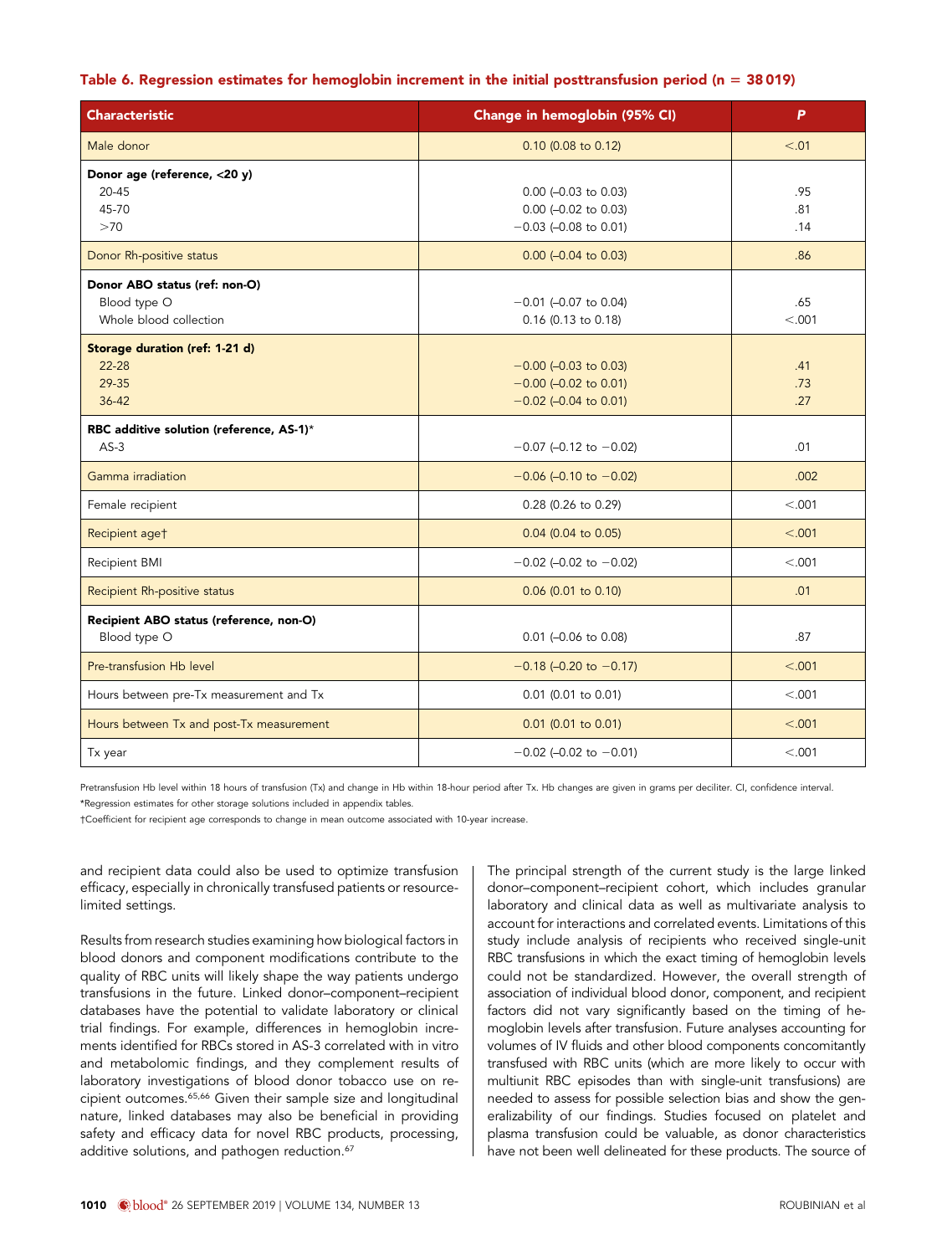#### Table 7. Predicted Hb increment after RBC transfusion for individual donor, component, and recipient factors for Hb level of 7 g/dL

| Female donor (0)                      | Male donor $(+0.1)$                 |
|---------------------------------------|-------------------------------------|
| Donor/recipient Rh-D negative (-0.06) | Donor/recipient Rh-D positive (0)   |
| Apheresis collection (0)              | Whole blood collection $(+0.16)$    |
| Irradiated unit (-0.08)               | Unirradiated unit (0)               |
| $AS-3$ $(-0.06)$                      | $AS-1(0)$                           |
| 60-year-old male recipient (0)        | 85-year-old female recipient (+0.4) |
| $BMI - 30 (-0.5)$                     | $BMI - 18 (-0.3)$                   |
| Cumulative Hb increment: 0.59 g/dL    | Cumulative Hb increment: 1.65 g/dL  |

Simplified Model for Mean HEMOGLOBIN INCREMENT<sub>ij</sub> = 2.41 + 0.1(MALE DONOR<sub>ij</sub>) – .06(DONOR/RECIPIENT RH NEGATIVE<sub>j</sub>) + 0.16(WHOLE BLOOD<sub>ij</sub>) + −0.06(SOLUTION<br>AS 3<sub>ij</sub>) + −.08(UNIT GAMMA IRRADIATED<sub>ij</sub>) + −0.28(MALE RECIPI

blood could be another relevant factor, as blood products transfused in this study were derived from a single blood supplier. In addition, details regarding blood-processing protocols and apheresis instruments were not available or standardized in our analysis. We are in the process of linking blood donor and component data, including details on collection and processing from other blood suppliers, to examine the role of different RBC manufacturing methods in our transfused recipient cohort. Subsequent analyses will need to account for donation frequency and other donor and component characteristics in adults but also focus on neonatal and pediatric populations.<sup>68</sup> We chose hemoglobin increment as a measure of transfusion efficacy because hemoglobin levels frequently serve as the primary parameter in clinical decision-making for RBC transfusion.<sup>69-71</sup> However, future studies should examine other physiological biomarkers or outcomes to assess transfusion effectiveness and safety.44

In conclusion, we describe the association of blood donor characteristics, collection and modification methods, and recipient factors on hemoglobin increments related to RBC transfusion. Multivariate regression analysis revealed that individual donor, component, and recipient characteristics are significant in hemoglobin increments. Collectively, these factors account for much of the variation observed clinically and may have utility in predicting changes in hemoglobin with transfusion. Our findings support the ongoing need for large-scale evaluation of blood donor and component characteristics on recipient outcomes utilizing linked databases to further understand the risks and benefits of RBC transfusion.

# Acknowledgments

The authors acknowledge Jason Lee and the other members of the KPNC Blood Management Advisory Group for facilitating access to the blood bank data used in the study.

#### REFERENCES

- 1. Ning S, Heddle NM, Acker JP. Exploring donor and product factors and their impact on red cell post-transfusion outcomes. Transfus Med Rev. 2018;32(1): 28-35.
- 2. Kanias T, Gladwin MT. Nitric oxide, hemolysis, and the red blood cell storage lesion:

interactions between transfusion, donor, and recipient. Transfusion. 2012;52(7): 1388-1392.

3. Chassé M, Tinmouth A, English SW, et al. Association of blood donor age and sex with recipient survival after red blood cell transfusion. JAMA Intern Med. 2016;176(9): 1307-1314.

This study was funded by the National Institutes of Health, National Heart, Lung, and Blood Institute (R01HL126130).

# Authorship

Contribution: N.H.R. had full access to the data in the study and takes responsibility for its integrity and the accuracy of the presented analyses; N.H.R., R.B., M.P.B., C.P., and G.J.E. were responsible for acquisition of data; C.P., C.L., and N.H.R. were responsible for the statistical analyses; M.P.B. and G.J.E. supplied administrative, technical, or material support; and all authors were responsible for study concept and design, analysis and interpretation of data, and critical revision of the manuscript for important intellectual content.

Conflict-of-interest disclosure: The authors declare no competing financial interests.

ORCID profiles: N.H.R., [0000-0002-1063-6155;](http://orcid.org/0000-0002-1063-6155) C.L., [0000-0003-0008-](http://orcid.org/0000-0003-0008-9052) [9052](http://orcid.org/0000-0003-0008-9052); R.B., [0000-0002-5898-8168;](http://orcid.org/0000-0002-5898-8168) G.J.E., [0000-0003-2540-3327.](http://orcid.org/0000-0003-2540-3327)

Correspondence: Nareg H. Roubinian, Kaiser Permanente Division of Research, 2000 Broadway, Oakland, CA 94612; e-mail: [nareg.h.roubinian@](mailto:nareg.h.roubinian@kp.org) [kp.org](mailto:nareg.h.roubinian@kp.org).

## Footnotes

Submitted 25 March 2019; accepted 17 July 2019. Prepublished online as Blood First Edition paper, 26 July 2019; DOI [10.1182/blood.](https://doi.org/10.1182/blood.2019000773) [2019000773](https://doi.org/10.1182/blood.2019000773).

The online version of this article contains a data supplement.

There is a Blood [Commentary](http://www.bloodjournal.org/content/134/13/995) on this article in this issue.

The publication costs of this article were defrayed in part by page charge payment. Therefore, and solely to indicate this fact, this article is hereby marked "advertisement" in accordance with 18 USC section 1734.

- 4. Vasan SK, Chiesa F, Rostgaard K, et al. Lack of association between blood donor age and survival of transfused patients. Blood. 2016; 127(5):658-661.
- 5. Heddle NM, Cook RJ, Liu Y, et al. The association between blood donor sex and age and transfusion recipient mortality: an exploratory analysis. Transfusion. 2019;59(2):482-491.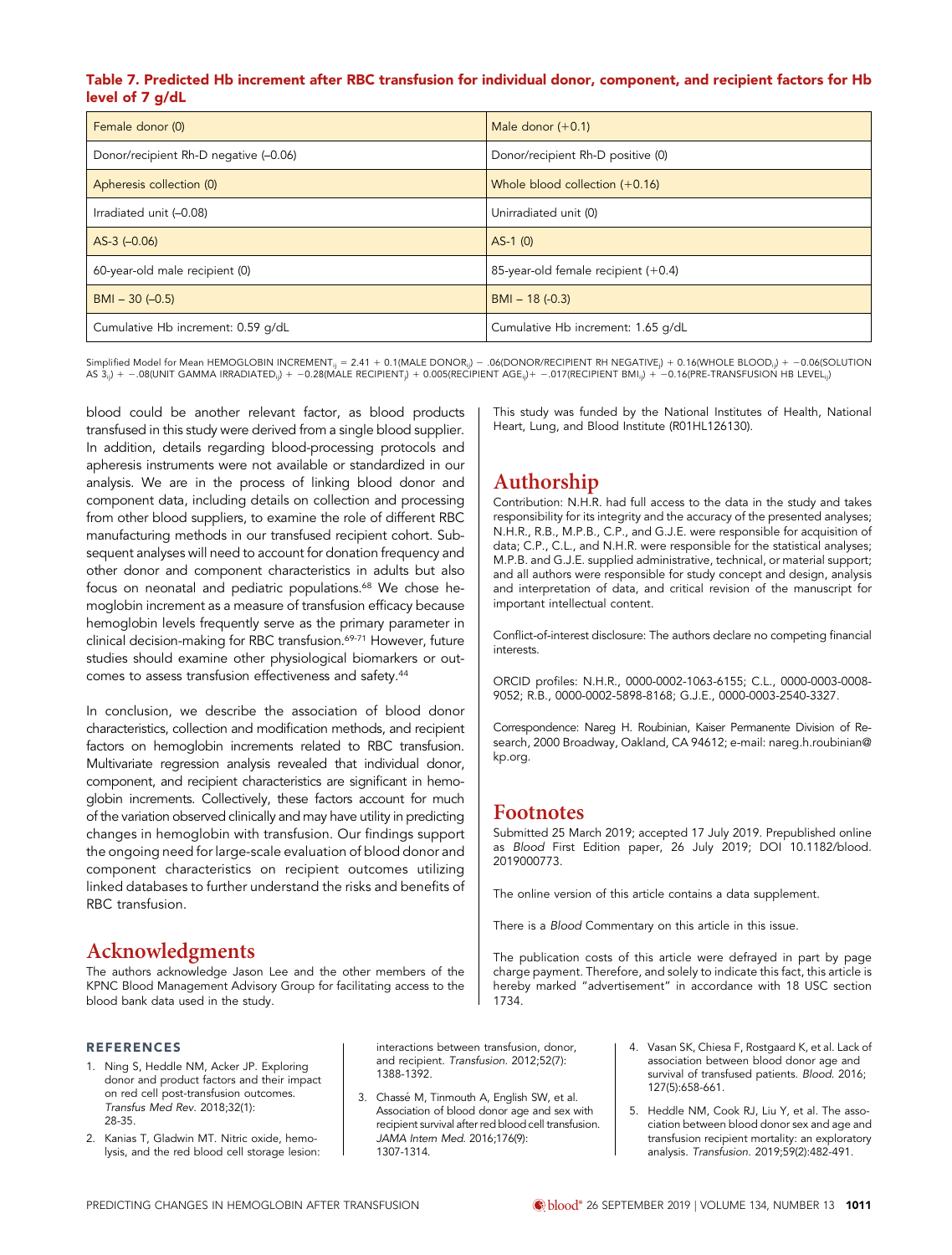- 6. Edgren G, Murphy EL, Brambilla DJ, et al; NHLBI Recipient Epidemiology and Donor Evaluation Study-III (REDS-III) Group. Association of blood donor sex and prior pregnancy with mortality among red blood cell transfusion recipients. JAMA. 2019; 321(22):2183-2192.
- 7. Acker JP, Marks DC, Sheffield WP. Quality assessment of established and emerging blood components for transfusion. J Blood Transfus. 2016;2016:4860284.
- 8. Almizraq RJ, Norris PJ, Inglis H, et al. Blood manufacturing methods affect red blood cell product characteristics and immunomodulatory activity. Blood Adv. 2018;2(18): 2296-2306.
- 9. Kleinman S, Busch MP, Murphy EL, Shan H, Ness P, Glynn SA; National Heart, Lung, and Blood Institute Recipient Epidemiology and Donor Evaluation Study (REDS-III). The National Heart, Lung, and Blood Institute Recipient Epidemiology and Donor Evaluation Study (REDS-III): a research program striving to improve blood donor and transfusion recipient outcomes. Transfusion. 2014;54(3 pt 2):942-955.
- 10. Kleinman S, Glynn SA. Database research in transfusion medicine: the power of large numbers. Transfusion. 2015;55(7):1591-1595.
- 11. Edgren G, Rostgaard K, Vasan SK, et al. The new Scandinavian Donations and Transfusions database (SCANDAT2): a blood safety resource with added versatility. Transfusion. 2015;55(7):1600-1606.
- 12. Kanias T, Lanteri MC, Page GP, et al. Ethnicity, sex, and age are determinants of red blood cell storage and stress hemolysis: results of the REDS-III RBC-Omics study. Blood Adv. 2017; 1(15):1132-1141.
- 13. Kanias T, Sinchar D, Osei-Hwedieh D, et al. Testosterone-dependent sex differences in red blood cell hemolysis in storage, stress, and disease. Transfusion. 2016;56(10):2571-2583.
- 14. Bakkour S, Acker JP, Chafets DM, et al. Manufacturing method affects mitochondrial DNA release and extracellular vesicle composition in stored red blood cells. Vox Sang. 2016;111(1):22-32.
- 15. Hansen AL, Kurach JD, Turner TR, et al. The effect of processing method on the in vitro characteristics of red blood cell products. Vox Sang. 2015;108(4):350-358.
- 16. Harm SK, Raval JS, Cramer J, Waters JH, Yazer MH. Haemolysis and sublethal injury of RBCs after routine blood bank manipulations. Transfus Med. 2012;22(3):181-185.
- 17. Antonelou MH, Seghatchian J. Insights into red blood cell storage lesion: toward a new appreciation. Transfus Apheresis Sci. 2016; 55(3):292-301.
- 18. Hod EA, Brittenham GM, Billote GB, et al. Transfusion of human volunteers with older, stored red blood cells produces extravascular hemolysis and circulating non-transferrinbound iron. Blood. 2011;118(25):6675-6682.
- 19. Rapido F, Brittenham GM, Bandyopadhyay S, et al. Prolonged red cell storage before transfusion increases extravascular hemolysis. J Clin Invest. 2017;127(1):375-382.
- 20. Murphy EL, Kwaan N, Looney MR, et al; TRALI Study Group. Risk factors and outcomes in transfusion-associated circulatory overload. Am J Med. 2013;126(4):357.e29-357.e38.
- 21. Roubinian NH, Hendrickson JE, Triulzi DJ, et al; National Heart, Lung, and Blood Institute (NHLBI) Recipient Epidemiology and Donor Evaluation Study-III (REDS-III). Contemporary risk factors and outcomes of transfusionassociated circulatory overload. Crit Care Med. 2018;46(4):577-585.
- 22. Clifford L, Jia Q, Subramanian A, Yadav H, Schroeder DR, Kor DJ. Risk factors and clinical outcomes associated with perioperative transfusion-associated circulatory overload. Anesthesiology. 2017;126(3):409-418.
- 23. Looney MR, Gilliss BM, Matthay MA. Pathophysiology of transfusion-related acute lung injury. Curr Opin Hematol. 2010;17(5): 418-423.
- 24. Wendelbo Ø, Opheim EN, Hervig T, et al. Cytokine profiling and post-transfusion haemoglobin increment in patients with haematological diseases. Vox Sang. 2018; 113(7):657-668.
- 25. Spitalnik SL, Triulzi D, Devine DV, et al; State of the Science in Transfusion Medicine Working Groups. 2015 Proceedings of the National Heart, Lung, and Blood Institute's State of the Science in Transfusion Medicine symposium. Transfusion. 2015;55(9): 2282-2290.
- 26. Wiesen AR, Hospenthal DR, Byrd JC, Glass KL, Howard RS, Diehl LF. Equilibration of hemoglobin concentration after transfusion in medical inpatients not actively bleeding. Ann Intern Med. 1994;121(4):278-280.
- 27. Franchini M, Lippi G. Relative risks of thrombosis and bleeding in different ABO blood groups. Semin Thromb Hemost. 2016;42(2): 112-117.
- 28. Zheng B. Summarizing the goodness of fit of generalized linear models for longitudinal data. Stat Med. 2000;19(10):1265-1275.
- 29. Francis RO, Mahajan S, Rapido F, et al. Reexamination of the chromium-51-labeled posttransfusion red blood cell recovery method. Transfusion. 2019;59(7):2264-2275.
- 30. Donnenberg AD, Kanias T, Triulzi DJ, Dennis CJ, Meyer EM, Gladwin M. Improved quantitative detection of biotin-labeled red blood cells by flow cytometry. Transfusion. 2019; 59(8):2691-2698.
- 31. Edgren G, Ullum H, Rostgaard K, et al. Association of donor age and sex with survival of patients receiving transfusions. JAMA Intern Med. 2017;177(6):854-860.
- 32. Guralnik JM, Eisenstaedt RS, Ferrucci L, Klein HG, Woodman RC. Prevalence of anemia in persons 65 years and older in the United States: evidence for a high rate of unexplained anemia. Blood. 2004;104(8):2263-2268.
- 33. Ferrucci L, Semba RD, Guralnik JM, et al. Proinflammatory state, hepcidin, and anemia in older persons. Blood. 2010;115(18): 3810-3816.
- 34. Salive ME, Cornoni-Huntley J, Guralnik JM, et al. Anemia and hemoglobin levels in older persons: relationship with age, gender, and

health status. J Am Geriatr Soc. 1992;40(5): 489-496.

- 35. Cable RG, Glynn SA, Kiss JE, et al; NHLBI Retrovirus Epidemiology Donor Study-II (REDS-II). Iron deficiency in blood donors: the REDS-II Donor Iron Status Evaluation (RISE) study. Transfusion. 2012;52(4):702-711.
- 36. Bandyopadhyay S, Brittenham GM, Francis RO, Zimring JC, Hod EA, Spitalnik SL. Irondeficient erythropoiesis in blood donors and red blood cell recovery after transfusion: initial studies with a mouse model. Blood Transfus. 2017;15(2):158-164.
- 37. Picker SM, Radojska SM, Gathof BS. Prospective evaluation of double RBC collection using three different apheresis systems. Transfus Apheresis Sci. 2006;35(3): 197-205.
- 38. Picker SM, Radojska SM, Gathof BS. In vitro quality of red blood cells (RBCs) collected by multicomponent apheresis compared to manually collected RBCs during 49 days of storage. Transfusion. 2007;47(4):687-696.
- 39. Acker JP, Hansen AL, Kurach JD, Turner TR, Croteau I, Jenkins C. A quality monitoring program for red blood cell components: in vitro quality indicators before and after implementation of semiautomated processing. Transfusion. 2014;54(10):2534-2543.
- 40. Ran Q, Hao P, Xiao Y, Zhao J, Ye X, Li Z. Effect of irradiation and/or leucocyte filtration on RBC storage lesions. PLoS One. 2011;6(3): e18328.
- 41. Moroff G, Holme S, AuBuchon JP, Heaton WA, Sweeney JD, Friedman LI. Viability and in vitro properties of AS-1 red cells after gamma irradiation. Transfusion. 1999;39(2): 128-134.
- 42. Davey RJ, McCoy NC, Yu M, Sullivan JA, Spiegel DM, Leitman SF. The effect of prestorage irradiation on posttransfusion red cell survival. Transfusion. 1992;32(6):525-528.
- 43. de Korte D, Thibault L, Handke W, et al; Biomedical Excellence for Safer Transfusion (BEST) collaborative. Timing of gamma irradiation and blood donor sex influences in vitro characteristics of red blood cells. Transfusion. 2018;58(4):917-926.
- 44. Steiner ME, Ness PM, Assmann SF, et al. Effects of red-cell storage duration on patients undergoing cardiac surgery. N Engl J Med. 2015;372(15):1419-1429.
- 45. Lacroix J, Hébert PC, Fergusson DA, et al; Canadian Critical Care Trials Group. Age of transfused blood in critically ill adults. N Engl J Med. 2015;372(15):1410-1418.
- 46. Fergusson DA, Hébert P, Hogan DL, et al. Effect of fresh red blood cell transfusions on clinical outcomes in premature, very low-birthweight infants: the ARIPI randomized trial. JAMA. 2012;308(14):1443-1451.
- 47. Heddle NM, Cook RJ, Arnold DM, et al. Effect of short-term vs. long-term blood storage on mortality after transfusion. N Engl J Med. 2016;375(20):1937-1945.
- 48. Dhabangi A, Ainomugisha B, Cserti-Gazdewich C, et al. Effect of transfusion of red blood cells with longer vs shorter storage duration on elevated blood lactate levels in children with severe anemia: the TOTAL